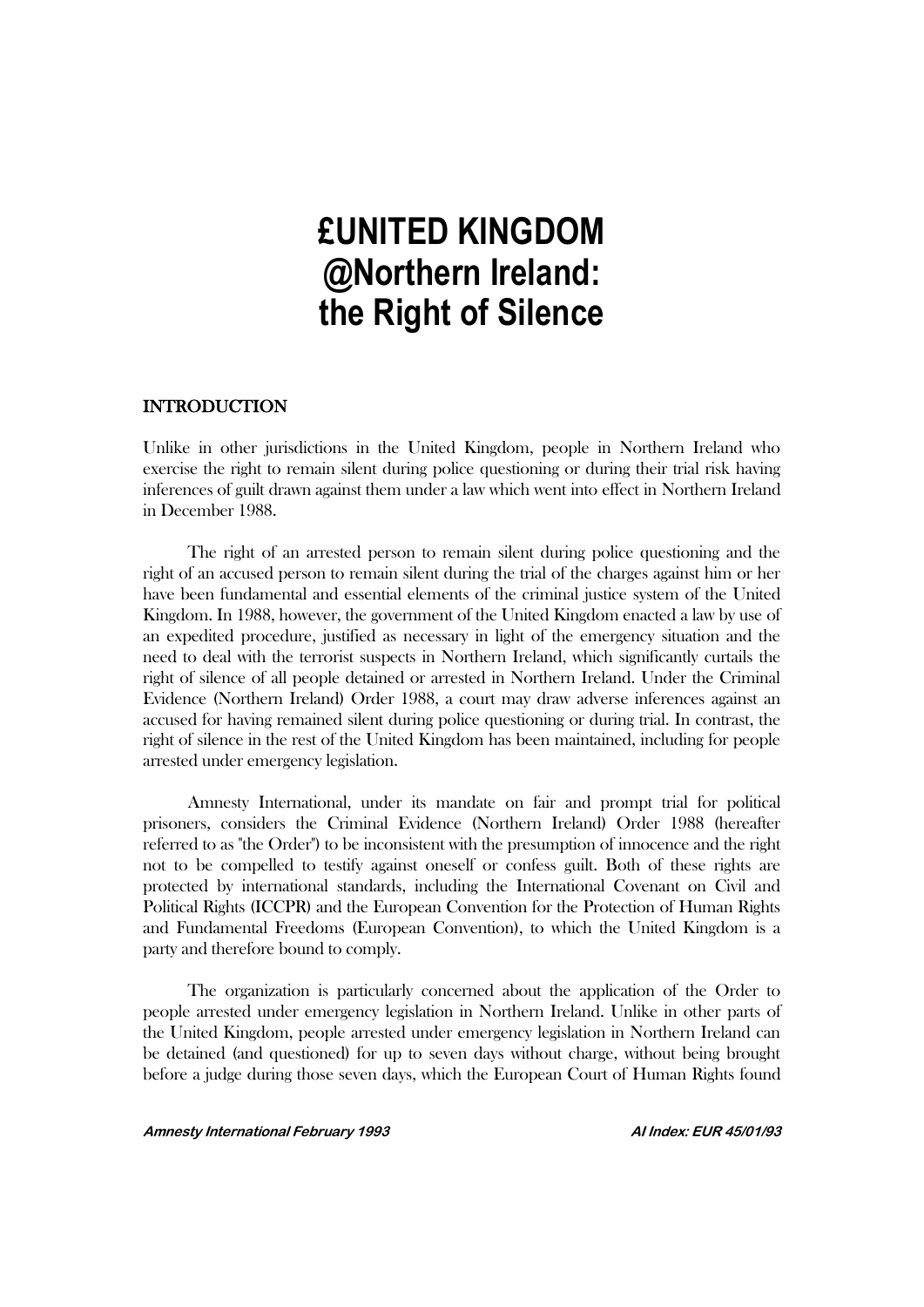in 1988 to be a violation of the European Convention. During that time, they can be denied access to their lawyer for an initial period of up to 48 hours, and for subsequent 48-hour periods. In addition, they are not allowed to have lawyers present during police interviews. Thus, many detainees in Northern Ireland are questioned and must decide whether to exercise their right to remain silent during police questioning, before they have had the opportunity to consult with their lawyer to discuss the consequences of this decision.

Further, those people charged with "scheduled" offences<sup>1</sup> in Northern Ireland are tried in the jury-less "Diplock Courts", where a single judge hears the evidence, and makes decisions on matters of law and fact, guilt or innocence, and sentencing. Many cases in these courts are based on uncorroborated confession evidence, and the standard under which confession evidence is deemed admissible is lower in Northern Ireland than in other jurisdictions in the United Kingdom. The combination of this lower standard of admissibility of confessions with the curtailment of the right of silence is inconsistent with the internationally recognized rights of presumption of innocence and the prohibition of the use of compulsion to obtain evidence from the accused. Examples of cases in which the Order has been applied, which are of concern to Amnesty International, are described below.

## INTERNATIONAL STANDARDS

Amnesty International is concerned that the Order curtails the right of detainees and accused people in Northern Ireland to remain silent in a manner which is inconsistent with international standards. These standards include the guarantee of the presumption of innocence and the right not to be compelled to testify against oneself or confess guilt.

The ICCPR and the European Convention<sup>2</sup> both provide that everyone charged with a criminal offence shall be "presumed innocent until proved guilty according to law". As the Human Rights Committee, an expert body established under the ICCPR to monitor implementation of that treaty, has explained, this burden is a heavy one. This guarantee includes the obligation for the prosecution to bear the burden of proof of the offence charged. The accused is to be presumed innocent until the prosecution has proved guilt beyond a reasonable doubt.<sup>3</sup>

<sup>&</sup>lt;sup>1</sup> "Scheduled offences" include among others murder, manslaughter, false imprisonment, robbery with firearms, explosives and firearms offences.

<sup>2</sup> ICCPR Article 14(2); European Convention Article 6(2).

<sup>&</sup>lt;sup>3</sup> The Human Rights Committee General Comment on ICCPR Article 14 states:

<sup>&</sup>quot;By reason of the presumption of innocence, the burden of proof of the charge is on the prosecution and the accused has the benefit of the doubt. No guilt can be presumed until the charge has been proved beyond a reasonable doubt.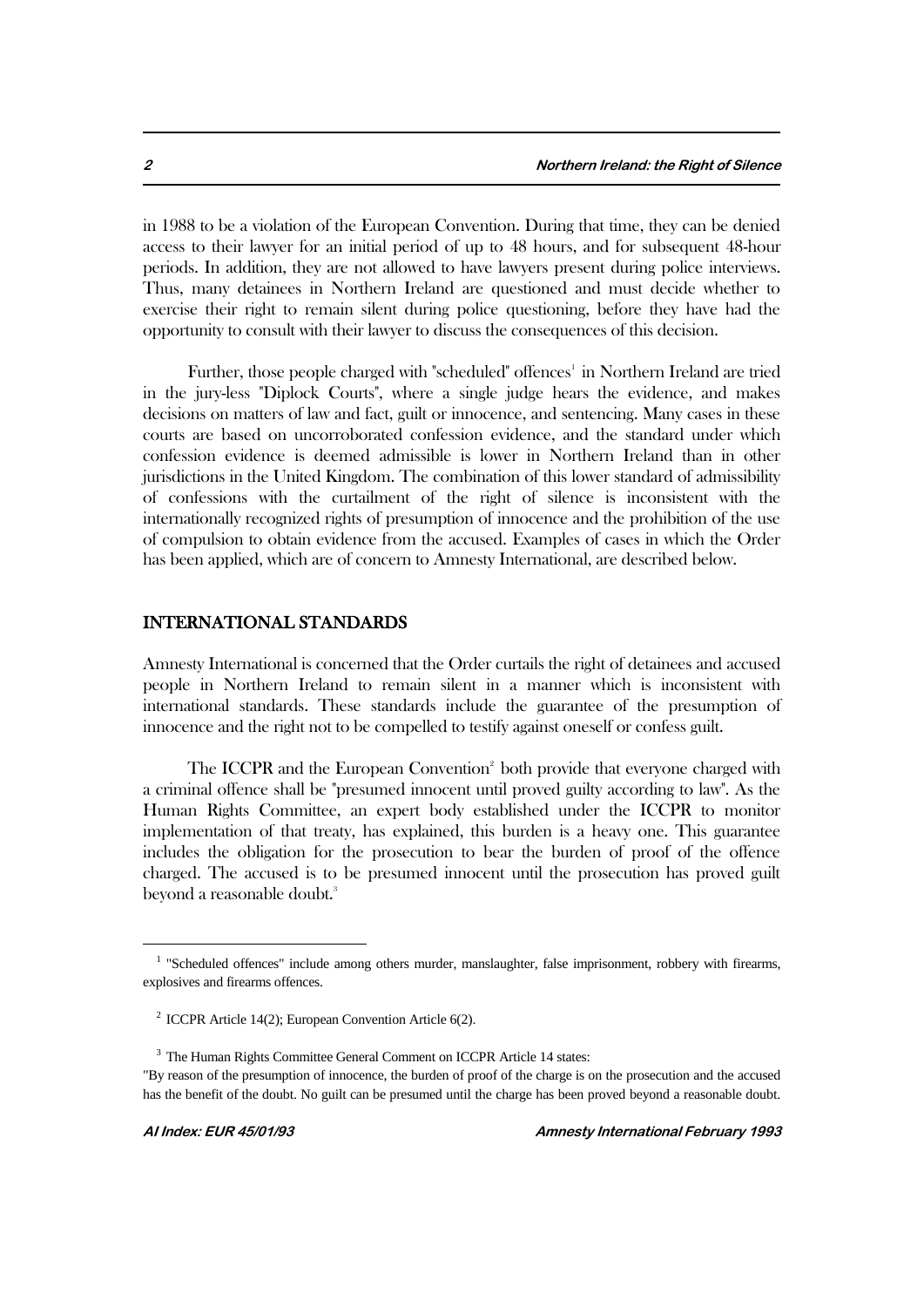The ICCPR $<sup>4</sup>$  and other international standards also provide that people accused of</sup> crimes may not be compelled to confess guilt or to testify against themselves. This guarantee requires investigating authorities to abstain from any direct or indirect physical or psychological pressure with a view to obtaining a confession of guilt, and from compelling a person to incriminate themselves or to testify against any other person. International standards prohibit use of evidence against the accused obtained through any form of compulsion.<sup>5</sup>

According to international humanitarian law<sup>6</sup>, the guarantees of the presumption of innocence and the right not to be compelled to testify against oneself or confess guilt, to which the right of silence is inherent, are to be safeguarded even during periods of armed conflict.

However, justifying the Order as necessary in light of the emergency situation in Northern Ireland and the need to deal with terrorist suspects, the Order was rushed through Parliament by means of an expedited procedure and came into effect on 15 December 1988. It is not an emergency measure; it is part of the general criminal law of Northern Ireland and applies to all criminal suspects in Northern Ireland.

#### THE CRIMINAL EVIDENCE (NORTHERN IRELAND) ORDER 1988

The Criminal Evidence (NI) Order 1988 curtails an accused's right of silence in both the investigatory and trial phases of criminal proceedings. The Order permits a Court to draw adverse inferences against an accused for failing or refusing during police questioning after detention or arrest to:

- account for his or her presence at a place at or about the time the offence for which he or she was arrested is alleged to have been committed;<sup>7</sup>

Further, the presumption of innocence implies a right to be treated in accordance with this principle. It is therefore the duty of all public authorities to refrain from prejudging the outcome of a trial."

 $4$  ICCPR Article 14(3)(g).

1

<sup>5</sup> Declaration on the Protection of All Persons from Being Subjected to Torture and other Cruel, Inhuman or Degrading Treatment or Punishment, Articles 1 and 12; Convention against Torture and Other Cruel, Inhuman or Degrading Treatment or Punishment, Articles 1 and 15; ICCPR, Articles 7, 14 and Human Rights Committee General Comment 13 under Article 40 para. 4 of the ICCPR; *See* Body of Principles for the Protection of All Persons under Any Form of Detention or Imprisonment, Principles 21 and 27;

<sup>6</sup> See Third Geneva Convention relative to the Treatment of Prisoners of War at Article 99, para. 2; Optional Protocol I at Article 75 para.s 4(d) and (f); Additional Protocol II at Article 6 para.s 2(d) and (f).

<sup>7</sup> Criminal Evidence (N.I.) Order 1988, Article 6.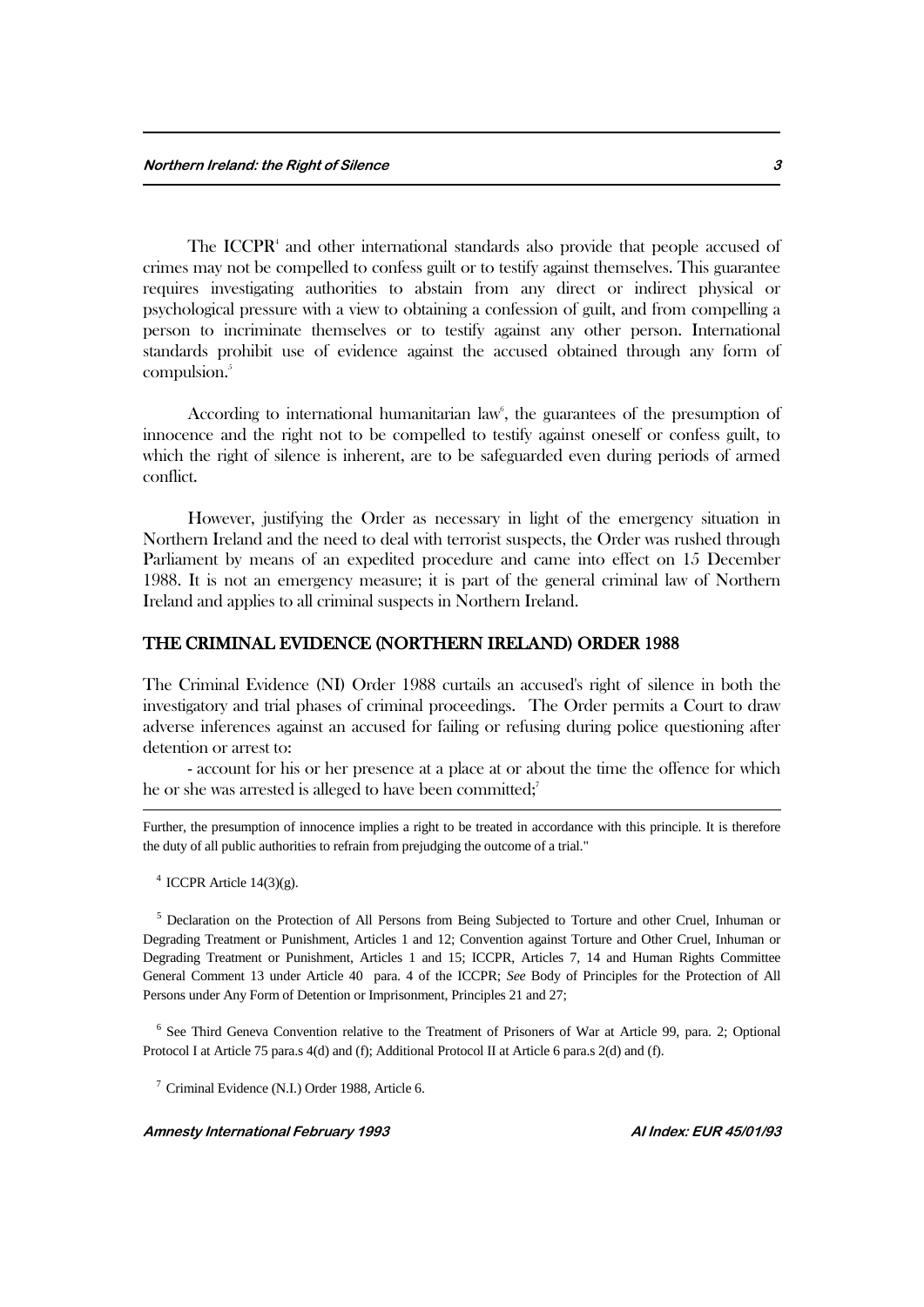- explain the presence of objects, substances or marks on his or her person or clothing or in his or her possession, or in the place in which he or she was arrested; $\frac{8}{3}$ 

- mention a fact later relied on in his or her defence, if in the circumstances existing at the time of questioning, it would have been reasonable to do so.<sup>9</sup>

In addition, during the trial, if the accused refuses to be sworn or to give evidence at trial, the Court may draw such inferences against him or her which appear to be proper.<sup>10</sup>

The court may draw the inferences permitted by the Order during both pre-trial and trial phases of the proceedings against the accused. In pre-trial proceedings, adverse inferences about a defendant's silence during police questioning may be drawn by a court in determining whether an accused should be committed for trial and whether there is a case against the accused to answer. During trial, adverse inferences from a defendant's silence during police questioning, as well as his or her failure to testify during the trial, may be drawn when determining the question of guilt or innocence of the accused.

The text of the Order offers little detail as to the scope of the inferences which may be drawn. The Order provides that the court and jury may draw such inferences "as appear proper". The Order specifies that, on the basis of such inferences, silence may be treated as, or capable of amounting to, corroboration of any evidence against the accused which is material. The inferences drawn may thus be used to bolster the prosecution's case. They may not, however, be the sole basis of a determination of whether a person should be committed for trial, of whether there is a case to answer, or of whether the accused is guilty.<sup>11</sup> The appropriateness of the drawing of inferences is, to a large extent, left to the discretion of the courts. The courts in Northern Ireland have gradually widened the scope of permissible adverse inferences drawn from a defendant's silence.

#### RECENT CASES

<sup>8</sup> Criminal Evidence (N.I.) Order 1988, Article 5.

<sup>9</sup> Criminal Evidence (N.I.) Order 1988, Article 3.

Article 3 applies to questioning taking place before a person has been charged with an offence, when the questioning constable need not believe that the person questioned committed an offence, and when the person questioned may not have been informed of the allegations against him or her. It also applies to questioning taking place once the accused has been officially informed that he or she might be prosecuted. When making a decision as to whether to draw adverse inferences against an accused for remaining silent during police interrogation, the person's access to legal advice (which may be delayed for up to 48 hours) is deemed irrelevant.

<sup>10</sup> Criminal Evidence (N.I.) Order 1988, Article 4.

<sup>&</sup>lt;sup>11</sup> Criminal Evidence (N.I.) Order 1988, Article 2, para 4.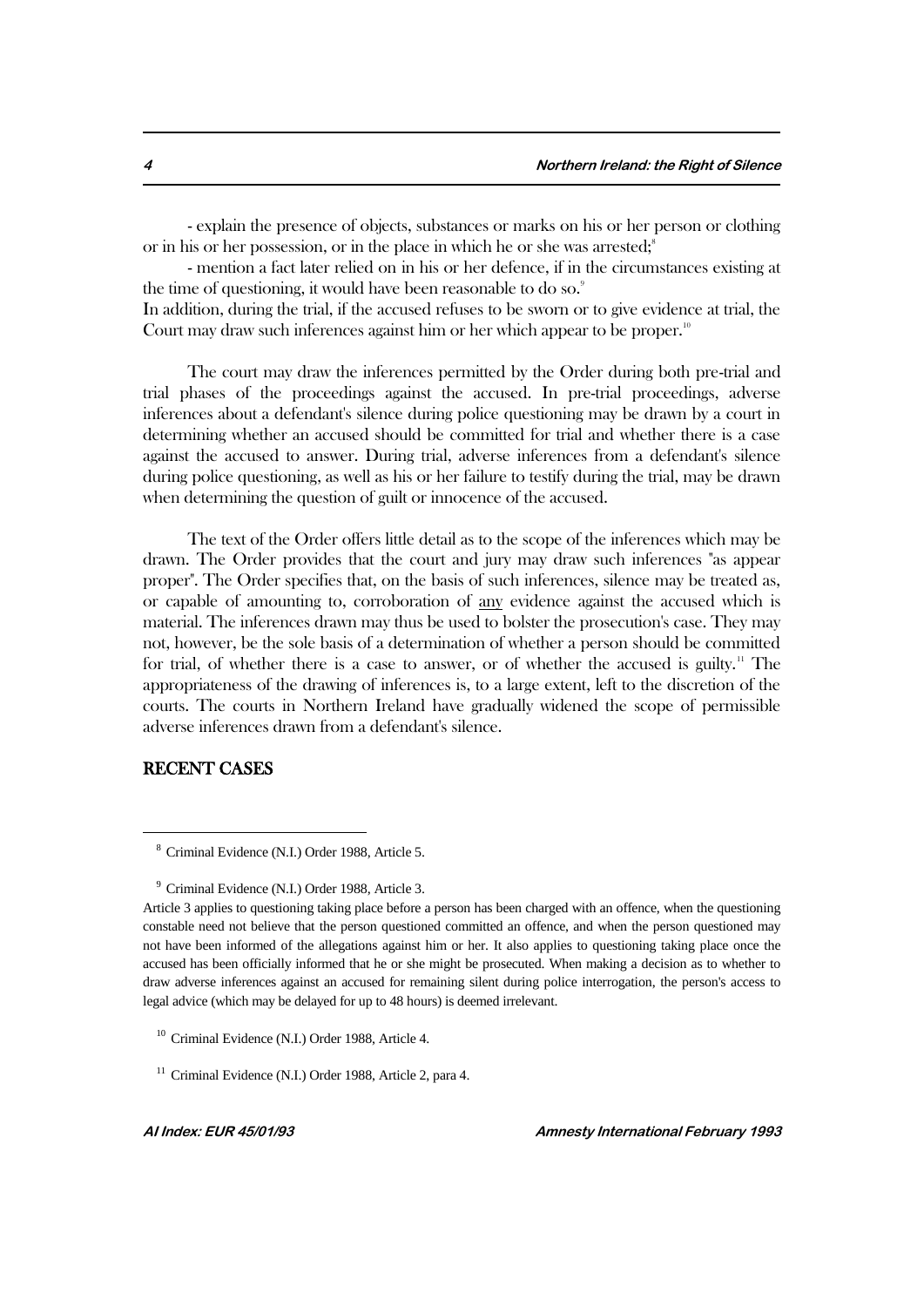The cases of Dermot Quinn, Kevin Sean Murray and Daniel Morrison are illustrative of the application of the Order in Northern Ireland.

 Dermot Quinn was arrested on the night of 13 April 1988 as he was being driven by his employer to his girlfriend's home, under suspicion of having participated an hour earlier in a nearby ambush and attempted murder of two members of the Royal Ulster Constabulary (RUC, the police force of Northern Ireland). Upon being stopped at a roadblock Quinn explained that an hour earlier he had been at work nearby, and explained where he was going. His employer, the driver, confirmed Mr Quinn's statement. Nonetheless, both he and his employer were arrested under the Prevention of Terrorism (NI) Act and taken to Gough Barracks for questioning; Quinn exercised his right to remain silent during interrogation. After seven days' detention, his employer was released and Quinn was charged with two counts of attempted murder and possession of firearms.

Charges against Dermot Quinn were dropped in September 1988. Mr Quinn was, however, rearrested on 16 July 1990. In the time intervening between the dismissal of the first case against him and the second arrest, the Criminal Evidence (NI) Order 1988 came into effect. Upon his arrival at Gough Barracks, he requested to consult with his lawyer. This request was not acted upon until the late morning, after the police had questioned him and he had again invoked his right to remain silent. That same day, he was presented before the court, charged with the original charges.

At trial, in the "Diplock Court", the prosecution's case was based primarily on disputed scientific evidence. Mr Quinn took the stand in his defence and gave evidence of his alibi, which was corroborated by the testimony of his employer. Quinn also explained to the court why he had chosen to exercise his right of silence during police questioning: he knew that the law had changed but didn't know what the changes were, the allegations against him were serious, he had heard of people being forced to make statements during police questioning, and although he had asked to see his lawyer, he was questioned before his lawyer was contacted or arrived. Notwithstanding the statements of alibi made initially at the road-block, the corroboration of his alibi by his employer, his trial testimony, and the fact that the events had taken place before enactment of the Order, the trial judge applied the Order and drew adverse inferences from the fact that Mr Quinn had remained silent during police questioning. The court convicted Dermot Quinn on all charges and sentenced him to 25 years in prison. The appeal of the conviction was heard in November 1992; a decision of the Court of Appeal in Northern Ireland is pending.

 Kevin Sean Murray was charged with the attempted murder of a part-time member of the Ulster Defence Regiment. He made a brief statement to a police officer at his home while it was being searched in connection with the shooting. After his arrest, he remained silent. He made no reply during interrogation, and did not testify during his trial.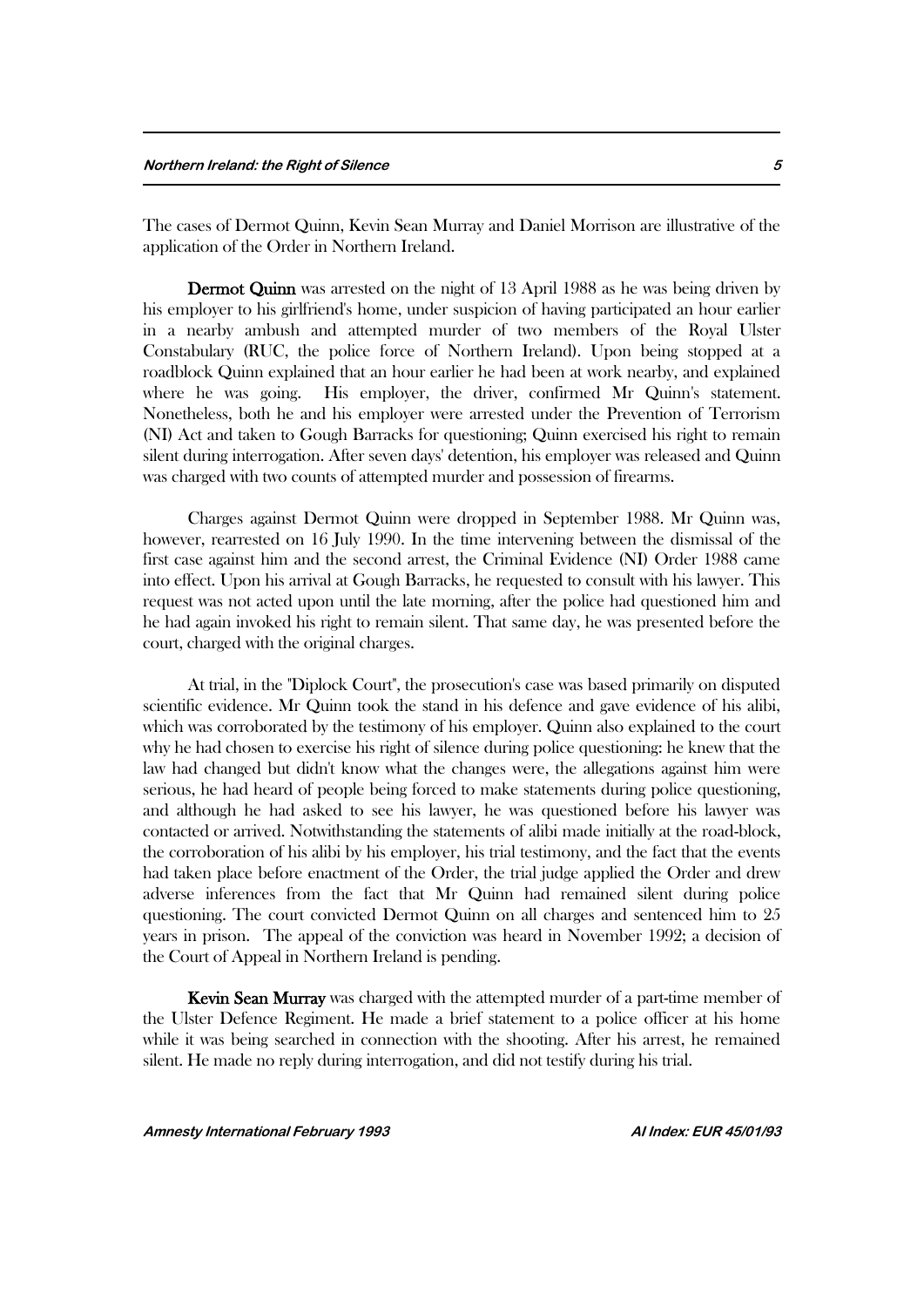In deciding the case, the trial judge found that the different elements of evidence (including forensic findings) introduced by the Crown were

"not inconsistent with the guilty participation of the accused in the crime. Some are more consistent with guilt than others. Not one of them, however, in itself, proves guilt to the standard of proof required ... It would however, be unrealistic, for a trier of fact, to ignore their cumulative effect."

The judge then went on to draw adverse inferences from Kevin Murray's silence in the face of police questioning and at trial. In its judgment the Court stated:

"it seems that what the prosecution has proved in evidence calls for evidence from the accused in the witness-box ... It is only commonsense ... to infer as proper inference that he is not prepared to assert his innocence on oath because that is not the case."

The Court found Kevin Sean Murray guilty and sentenced him to 18 years in prison.

The Court of Appeal upheld the conviction.<sup>12</sup> Its judgment confirmed that adverse inferences could be drawn from a defendant's silence once a prima facie case against the accused was established. The Court of Appeal stated that: "it would be improper for the court to draw the bare inference that because the accused refused to give evidence in his own defence he was therefore guilty." However, once the Prosecution has established *prima facie* evidence against the accused, a court may draw the inference from an accused's refusal to give evidence, that there is no innocent explanation. When considered together with the evidence against the accused, the inference may lead to the conclusion that the accused is guilty.

The case was then heard in the highest court, the House of Lords, as it was considered to raise a point of law of general public importance. The judgment of the House of Lords, which was published at the end of October 1992, stated that, under Article 4 of the Order, where the prosecution has made out a *prima facie* case and the defendant refuses to testify, a judge or jury may draw "such inferences from the refusal as appear proper". The inferences which may be drawn are not limited to specific inferences from specific facts, but also, "in a proper case, the drawing of the inference that the accused is guilty of the offence charged". While reiterating that a court cannot simply conclude that because the accused does not give evidence that she or he is guilty, the House of Lords stated:

"The accused cannot be compelled to give evidence, but must risk the

 $12$  See R. vs. K.S. Murray, unreported judgment, Court of Appeal in Northern Ireland (Hutton, LCJ., McCollum, J.), 28 October 1991.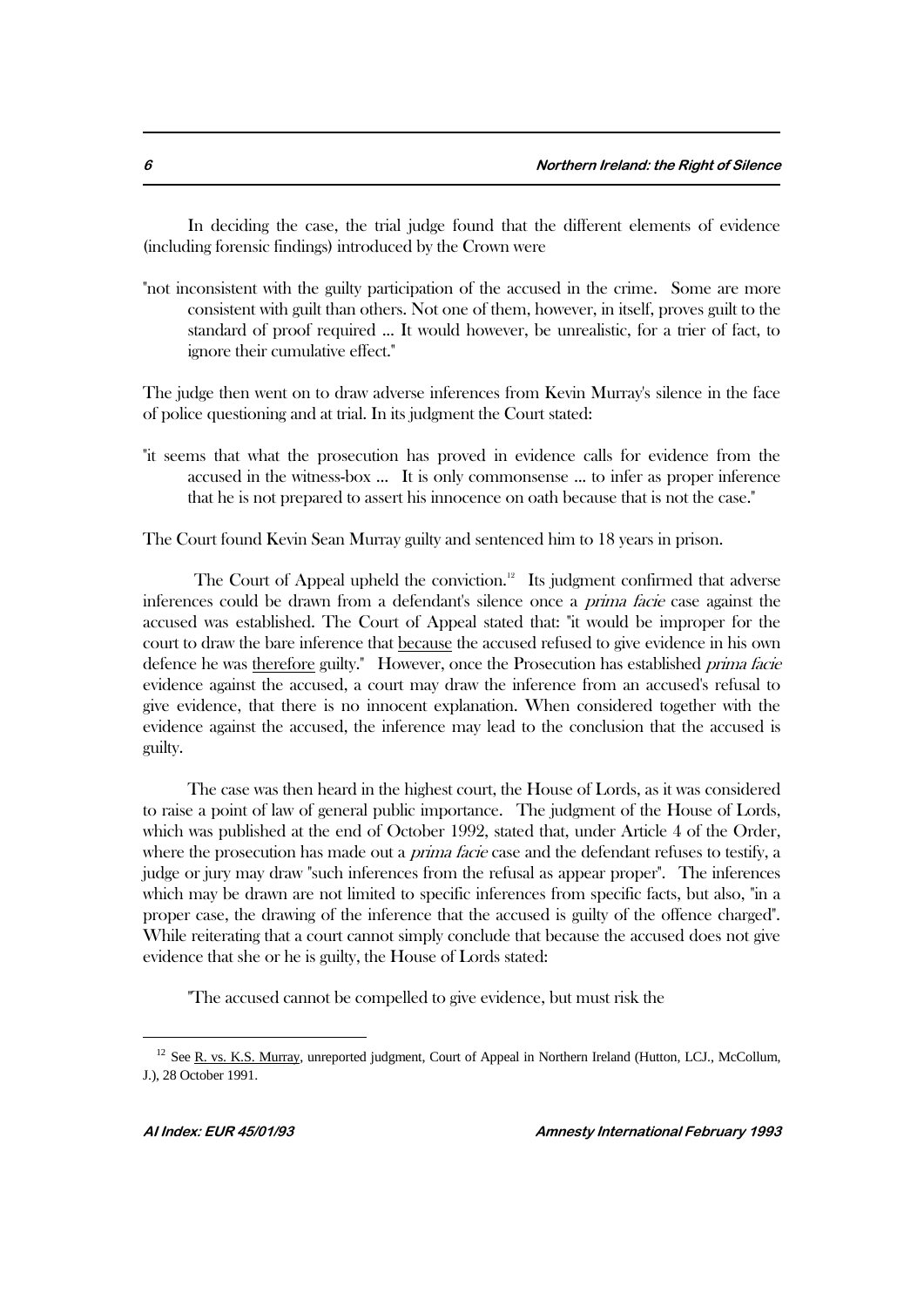consequences if he does not do so."

 Amnesty International is also concerned about the application of the Order by the Court in the case of Daniel Morrison, the National Director of Publicity for Sinn Fein, a legal Republican political party. The case involved the detention by the Irish Republican Army (IRA) of a man who was suspected of being a police informant, in a house in Belfast. The man was detained and interrogated from Friday evening to Sunday afternoon, when the police and the army arrived. Daniel Morrison was found and arrested in a neighbouring house. He was charged with false imprisonment and conspiracy to kill the alleged informer.

On the advice of his lawyer, Mr Morrison remained silent during interrogation at the Castlereagh Holding Centre in Belfast. He did, however, testify in his own defence in court. Mr Morrison testified that he had been asked by IRA contacts to organize a press conference involving an IRA volunteer who wished to publicize that he had been threatened by the RUC in order to force him to work as an informer. Morrison was asked to see the volunteer. He explained to the court that at that time it did not occur to him that the man in question was being held under restraint. The police arrived only a few moments after Morrison himself arrived at the house where the man was being held, and before Morrison had seen the detained man or spoken to any of the people in the house.

Morrison explained that his refusal to answer questions during interrogation was, in part, a political decision, as, in the press in November/December 1988, he had advised people taken to Castlereagh for interrogation to exercise their right to remain silent.

The trial judge stated that he believed Morrison to have been present in the house for a longer time than he had admitted. He also stated that he believed that Morrison knew that the informer was being held against his will, and that he knowingly became involved in false imprisonment. In arriving at this conclusion, the judge relied on Article 3 of the Order. He held that Morrison's failure to speak during interrogation, and his later explanations in the witness box at the trial:

"gives rise to very strong inferences against him that his account of what he did (in the house) and the state of his knowledge as to what was happening in that house was false, and strongly supports the conclusion that he was guilty of criminal involvement in ... false imprisonment".

The judge stated he believed that Morrison's failure to give an explanation to the police was dictated:

"not by any political attitude or matter of principle on his part, but by his desire to see the evidence which could be adduced against him in court before he gave an explanation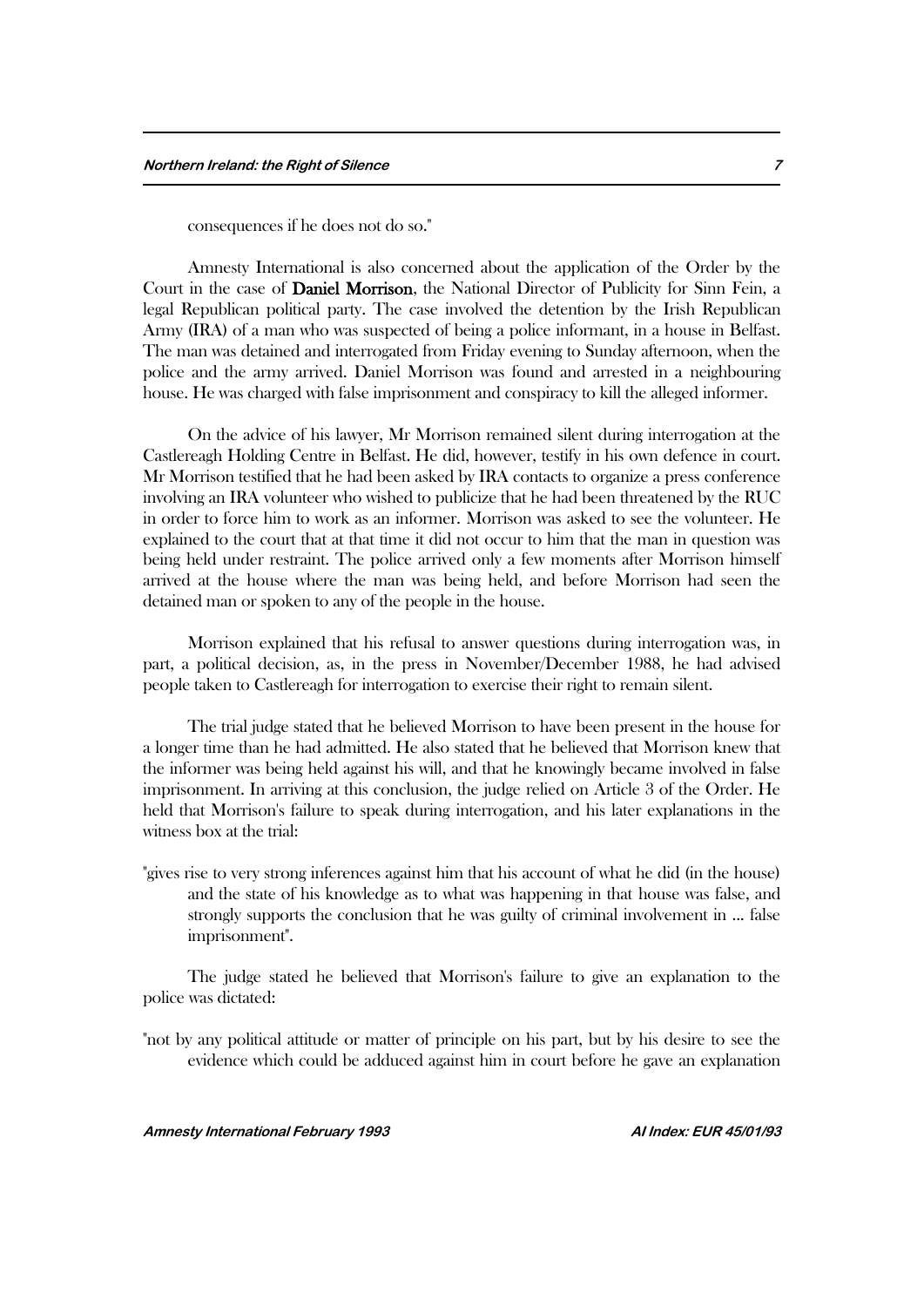of his conduct and from a tactical desire not to reveal his line of defence at that stage". R. vs. Martin  $\&$  others<sup>13</sup>

The judge found Morrison guilty of aiding and abetting false imprisonment, but not guilty of conspiring to commit murder. Daniel Morrison was sentenced to eight years' imprisonment.

It is apparent that the inferences drawn under the Order were crucial to the court's judgment about the state of knowledge of the accused, and thus in finding him guilty of criminal involvement in false imprisonment. The court's decision turned on Morrison's knowledge of what was happening in the house, and the credibility of his defence that, as a Sinn Fein spokesman, he would not knowingly become involved in an ongoing IRA operation or co-operate with the police at Castlereagh. Apparently, the trial judge believed that this line of defence did not withstand the "commonsense" test, and used the adverse inferences as a primary factor in determining the extent of Morrison's knowledge of the false imprisonment.

## AMNESTY INTERNATIONAL'S CONCERNS

Amnesty International believes that attaching inferences of guilt to the exercise of the right of silence results in lowering the requirements of proof to be established by the prosecution in order to prove guilt. The prosecution is no longer required to prove guilt beyond reasonable doubt; it is only required to present sufficient evidence to allow the court, when adding to this evidence the impact of the inference drawn against the accused as a consequence of his silence, to conclude guilt. In other words, the adverse inferences allow the court to establish guilt on the basis of evidence which otherwise would be insufficient. The organization believes therefore that the Order is inconsistent with the principles of the presumption of innocence and the benefit of the doubt for the accused which are protected in international law.

The curtailment of the right of silence sanctioned by the Order is also inconsistent with the internationally recognized right not to be compelled to testify against oneself or to confess guilt. Permitting adverse inferences to be drawn from an accused's silence is a means of compulsion. It constitutes a form of direct pressure exercised by law enforcement bodies to obtain evidence; an accused is left with no reasonable choice between silence (which will be taken as incriminating evidence against oneself) and testifying. During interrogation, undue advantage of the situation of the detainee can be taken in order to obtain a statement with the threat of adverse inferences being drawn against him for remaining silent. This is of additional concern in light of the fact that in Northern Ireland a detainee's access to a lawyer

<sup>&</sup>lt;sup>13</sup> R. vs. Martin & Others, unreported judgment, Belfast Crown Court (Hutton, LCJ.), May 1991.